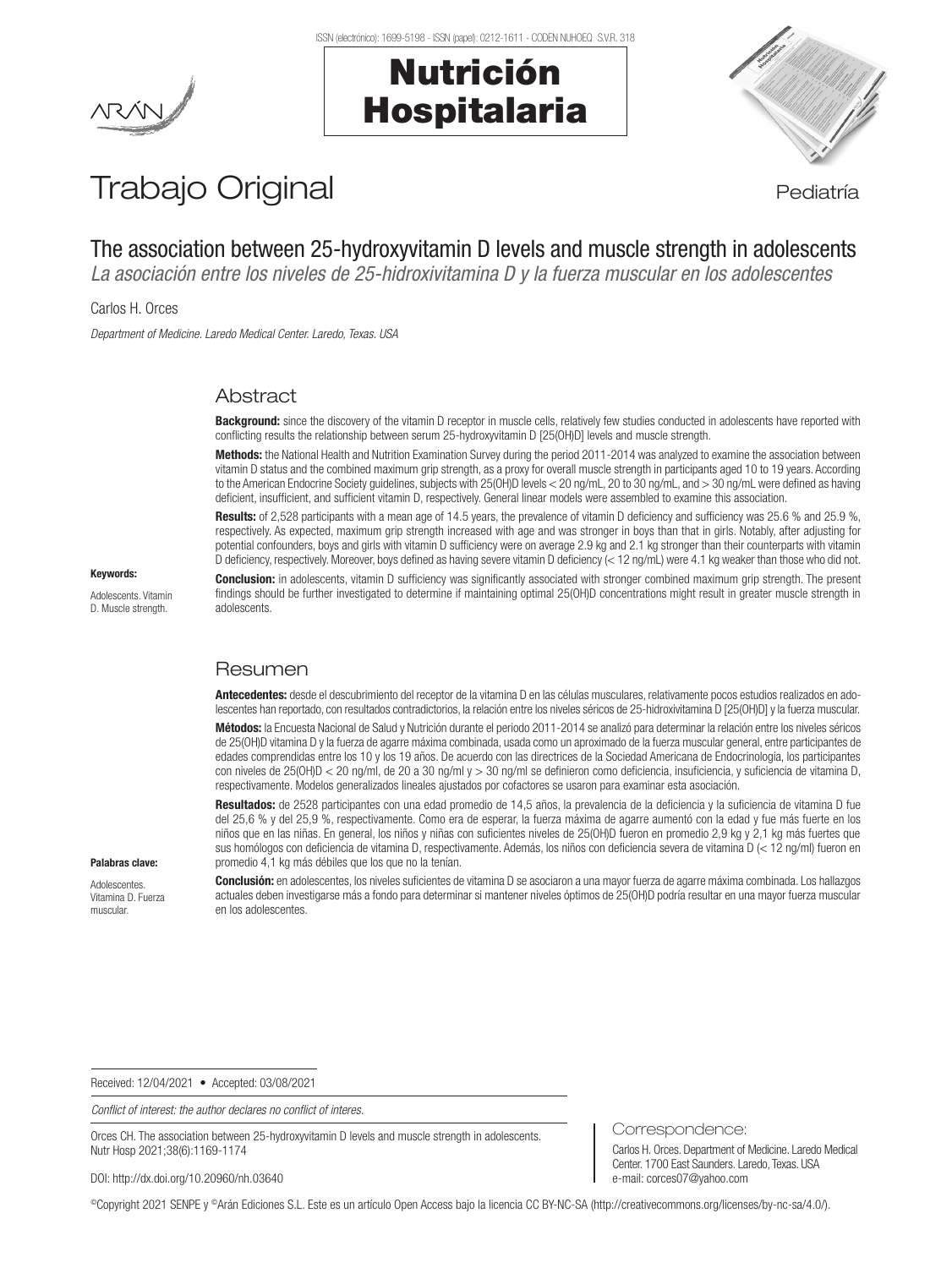### **INTRODUCTION**

Osteomalacia is characterized by abnormal matrix mineralization in established bone, and although present in children with rickets, it is used to describe bone mineralization defects after completion of growth (1). Myopathy manifested as proximal muscle weakness affecting the lower extremities has been described as a prominent feature of osteomalacia, which may be present even before biochemical signs of bone disease (2-3). Moreover, since the discovery of the vitamin D receptor in human muscle cells, studies conducted particularly among older adults have reported with conflicting results the relationship between 25-hydroxyvitamin D (25(OH)D) levels and muscle strength (4). Although some observational studies demonstrated a positive correlation between 25(OH)D levels and muscle strength (5-9), others did not (10-11). Despite these facts, relatively few studies have explored the relationship between vitamin D status and muscle strength in adolescents.

Previously, a cross-sectional study conducted in Chinese girls aged 12 to 15 years reported that serum 25(OH)D concentrations  $\geq$  20 ng/mL were associated with greater grip strength (12). Likewise, in the Young Hearts Study, boys 15-year-old with serum 25(OH)D levels > 20.4 ng/mL had significantly greater grip strength (GS) than those with  $25(OH)D$  levels  $< 12.8$  ng/mL. However, in the latter study, GS did not significantly differ across 25(OH)D levels among girls and 12-year-old boys (13). Given that muscle strength correlates with bone mass acquisition during adolescence, it is relevant to determine the effect of 25(OH)D levels on muscle strength during this critical period of musculoskeletal growth (14). Therefore, the present cross-sectional study aimed to examine the relationship between vitamin D status and grip strength in a nationally representative sample of adolescents.

#### METHODS

#### STUDY POPULATION

The present cross-sectional analysis was based on data from participants aged 10 to 19 years in the continuous National Health and Nutrition Examination Survey (NHANES) 2011-2012 and 2013-2014 cycles. The NHANES is designed to assess the health and nutritional status of adults and children in the United States (USA). A complex, multistage probability sampling design was used to select a sample representative of the civilian noninstitutionalized household population of the USA. The NHANES protocol was approved by the National Center for Health Statistics Research Ethics Review Board (study protocol # 2011-17). An informed consent was obtained from those who had reached the age of maturity in their State. A parent or guardian gave permission for minors to participate (15).

#### Characteristics of participants

Age, sex, and race/ethnicity were self-reported. The household reference person described the highest level of education obtained, and the ratio of family income to poverty was calculated as a measure of family's poverty status. In the interview file, sedentary lifestyle over the past 30 days was assessed by asking participants "How many hours per day did you sit and watch TV or videos? Self-reported general health was grouped as good to excellent and fair to poor. In the dietary interview component, participants' daily total protein intake was reported in grams. Standing height (cm) was measured using a stadiometer and a fixed vertical backboard. Moreover, participants' total percent fat mass and total lean mass (g), excluding bone mineral content, were measured using whole-body scans densitometers (Hologic, Inc., Bedford, Massachusetts, USA).

#### Vitamin D status

Total 25-hydroxyvitamin D (25(OH)D) is the predominant circulating form of vitamin D and is considered to be the most reliable index of vitamin D status. Total 25-Hydroxyvitamin D is the sum of 25-hydroxyvitamin  $D_2$  and 25-hydroxyvitamin  $D_3$ , but excludes epi-25-hydroxyvitamin  $D_3$ . The ultra-high performance liquid chromatography-tandem mass spectrometry (UHPLC-MS/MS) method was used for the quantitative detection of serum 25(OH)D. A complete description of the laboratory procedure manual is available at: https://wwwn.cdc.gov/nchs/data/nhanes/2011-2012/labmethods/VID G met Vitamin D.pdf.

For this analysis, 25(OH)D level in nmol/L was converted to ng/mL (1 nmol/L =  $0.4$  ng/mL). According to the American Endocrine Society guidelines, adolescents with 25(OH)D levels < 20 ng/mL were defined with vitamin D deficiency, those with 25(OH)D levels between 20 and 30 ng/mL represented vitamin D insufficiency, and those with 25(OH)D levels > 30 ng/mL were considered as having vitamin D sufficiency (16). Moreover, as indicated by the Institute of Medicine, subjects with serum 25(OH)D levels < 12 ng/mL were at risk of deficiency relative to bone health (17).

#### Muscle strength

A detailed description of the muscle strength procedure manual is available at https://wwwn.cdc.gov/nchs/data/ nhanes/2013-2014/manuals/muscle\_strength\_2013. Briefly, muscle strength was measured using a handgrip dynamometer. Participants, while standing, squeezed the dynamometer as hard as possible. The exam was then repeated in each hand three times, with a 60-second rest between trials on alternating hands. The combined maximum GS, expressed in kilograms (kg) was calculated as the sum of the greatest reading for each hand. Those who were unable to hold the dynamometer with both hands or had any surgery in the hands/wrists in the prior 3 months were excluded for this analysis.

#### STATISTICAL ANALYSIS

The characteristics of participants were compared across vitamin D status using the Chi-squared and ANOVA tests for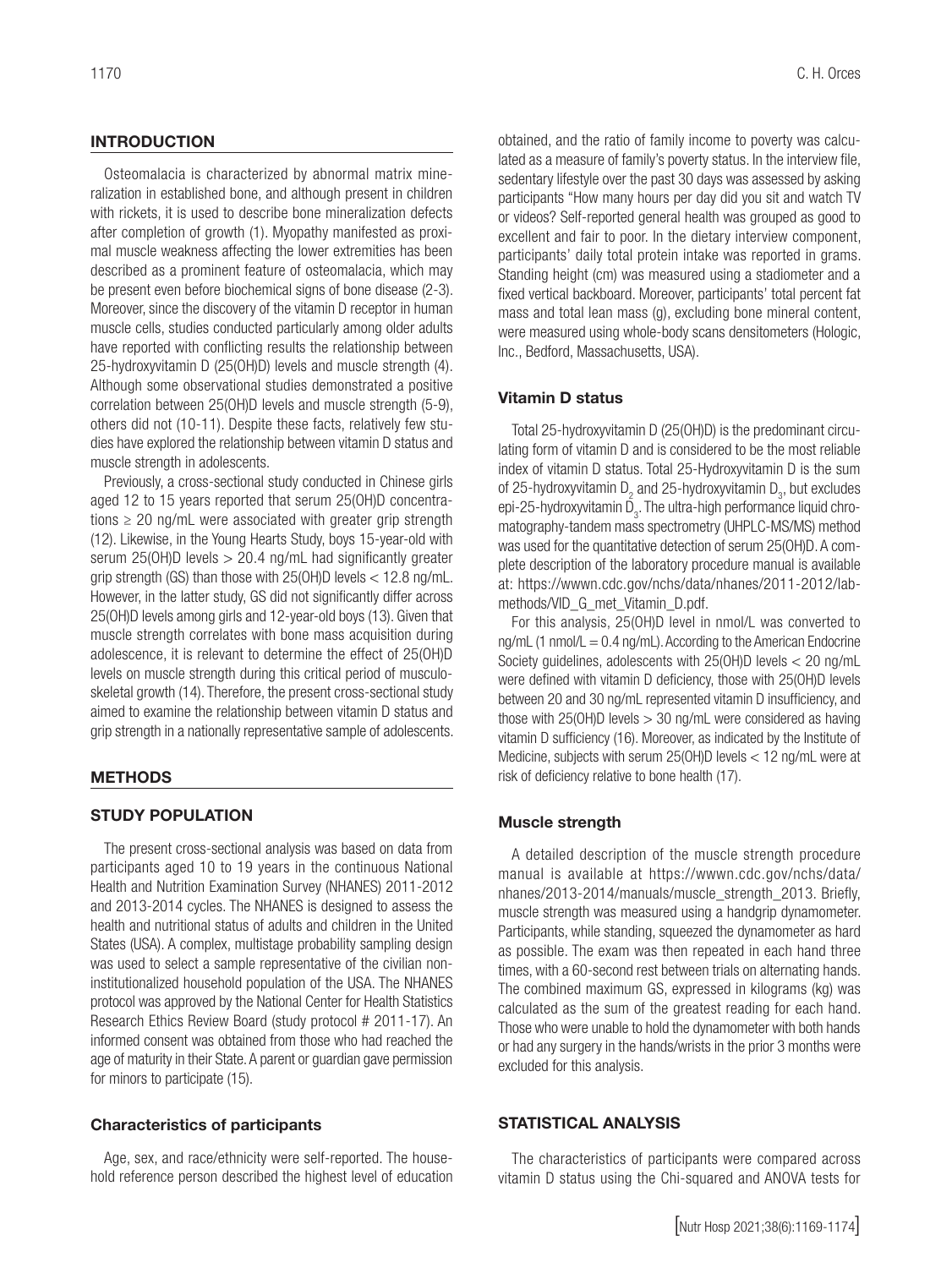categorical and continuous variables, respectively. Sex-specific general linear models were assembled to examine the association between vitamin D status and combined maximum GS. The following covariates were included in the multivariate models: model 1 was adjusted for age and height, and model 2 was further adjusted for race/ethnicity, household reference person's education, ratio of family income to poverty, hours of sedentary lifestyle, selfreported health, total fat mass percent, total lean mas, and daily protein intake. The SPSS Complex Sample software, v.25 (SPSS Inc, Chicago, Illinois, USA) was used in all analyses to account for the NHANES complex survey design. A *p-*value < 0.05 was considered statistically significant.

#### RESULTS

A total of 2,528 adolescents with a mean age of 14.5 (SE: 0.07) years comprised the study sample. Table I shows the characteristics of participants stratified according to vitamin D status. In general, girls, non-Hispanic black, low income, higher total percent fat mass, sedentary lifestyle, and lower protein intake were characteristics associated with vitamin D deficiency. Overall, vitamin D deficiency, insufficiency, and sufficiency were prevalent in 25.6 %, 48.5 %, and 25.9 % of participants, respectively. Moreover, 4.1 % of adolescents were defined at risk of vitamin D deficiency relative to bone health. As shown in figure 1, the combined maximum GS was similarly distributed in both sexes among participants aged 10 to 12 years. Thereafter, GS progressively increased in boys, reaching a maximum strength of 88.7 kg at the age of 19 years. In girls, the increase in GS was less accentuated. However, between the ages of 13 and 19 years, GS increased by 9.8 kg in girls.

Table II shows the combined maximum GS stratified according to vitamin D status and sex. As expected, boys were consistently stronger than girls regardless of their vitamin D status. Notably, after adjusting for potential confounders, the combined maximum GS was on average 2.9 kg higher among boys with vitamin D sufficiency than their counterparts with vitamin D deficiency. Similarly, girls with vitamin D sufficiency were 2.1 kg stronger than those with vitamin D deficiency. Moreover, boys defined as having severe vitamin D deficiency were 4.1 kg weaker than those who did not. However, muscle strength did not significantly differ between girls with or without severe vitamin D deficiency (Table III). In a subgroup analysis, participants aged 15 to 19 years were con-

|                                           | $< 20$ ng/mL   | 20 to 30 ng/mL | $> 30$ ng/mL   |          |
|-------------------------------------------|----------------|----------------|----------------|----------|
|                                           | $(n = 949)$    | $(n = 1, 185)$ | $(n = 394)$    | p-value  |
| Age (years), mean                         | 14.9(0.1)      | 14.2(0.1)      | 14.6(0.2)      | < 0.05   |
| Gender, %                                 |                |                |                | < 0.05   |
| <b>Boys</b>                               | 22.9(2.3)      | 52.1(2.1)      | 25.0(2.6)      |          |
| Girls                                     | 28.5(2.3)      | 44.6 (2.3)     | 26.9(3.3)      |          |
| Race/ethnicity, %                         |                |                |                | < 0.0001 |
| Hispanic                                  | 39.5(3.5)      | 50.4(3.0)      | 10.1(1.4)      |          |
| Non-Hispanic white                        | 9.7(1.4)       | 50.9(2.8)      | 39.4(3.4)      |          |
| Non-Hispanic black                        | 63.3(2.6)      | 33.1(2.3)      | 3.7(0.8)       |          |
| Non-Hispanic Asian                        | 43.6 (3.9)     | 48.5(3.7)      | 7.9(1.4)       |          |
| Other race                                | 23.0(5.6)      | 55.0(6.8)      | 22.0(6.7)      |          |
| HH reference person's education, %        |                |                |                | < 0.0001 |
| $<$ 9 <sup>th</sup> grade                 | 41.2(4.2)      | 49.0 (4.2)     | 9.8(4.0)       |          |
| 9 <sup>th</sup> to 11 <sup>th</sup> grade | 33.7(2.5)      | 51.4(2.5)      | 14.9(3.0)      |          |
| High school graduate                      | 31.6(3.0)      | 46.3(3.6)      | 22.1(4.1)      |          |
| Some college                              | 23.0(2.5)      | 49.6(3.1)      | 27.3(2.7)      |          |
| College graduate                          | 15.7(2.3)      | 45.7(2.4)      | 38.6(3.7)      |          |
| Ratio of family income to poverty, mean   | 1.9(0.08)      | 2.4(0.1)       | 2.9(0.1)       | < 0.0001 |
| Standing height (cm), mean                | 162.4 (0.48)   | 162.0 (0.62)   | 162.8 (0.75)   | 0.778    |
| Fat mass (%), mean                        | 31.6(0.3)      | 29.9(0.3)      | 28.0(0.4)      | < 0.0001 |
| Lean mass (g), mean                       | 43,503.6 (591) | 41,570.0 (586) | 40,200.7 (611) | < 0.001  |
| Sedentary lifestyle (hours), mean         | 5.5(0.1)       | 4.4(0.1)       | 4.1(0.1)       | < 0.0001 |
| Self-reported health, %                   |                |                |                |          |
| Good to excellent                         | 24.4(2.0)      | 48.8 (1.6)     | 26.8(2.6)      | < 0.0001 |
| Fair to poor                              | 47.3 (4.6)     | 41.5(4.4)      | 11.2(3.8)      |          |
| Protein intake (g), mean                  | 71.2(1.5)      | 78.6 (1.6)     | 80.9(3.7)      | < 0.05   |

#### Table I. Characteristics of participants according to vitamin D status

*HH: household. Parenthesis represents standard error of the estimate.*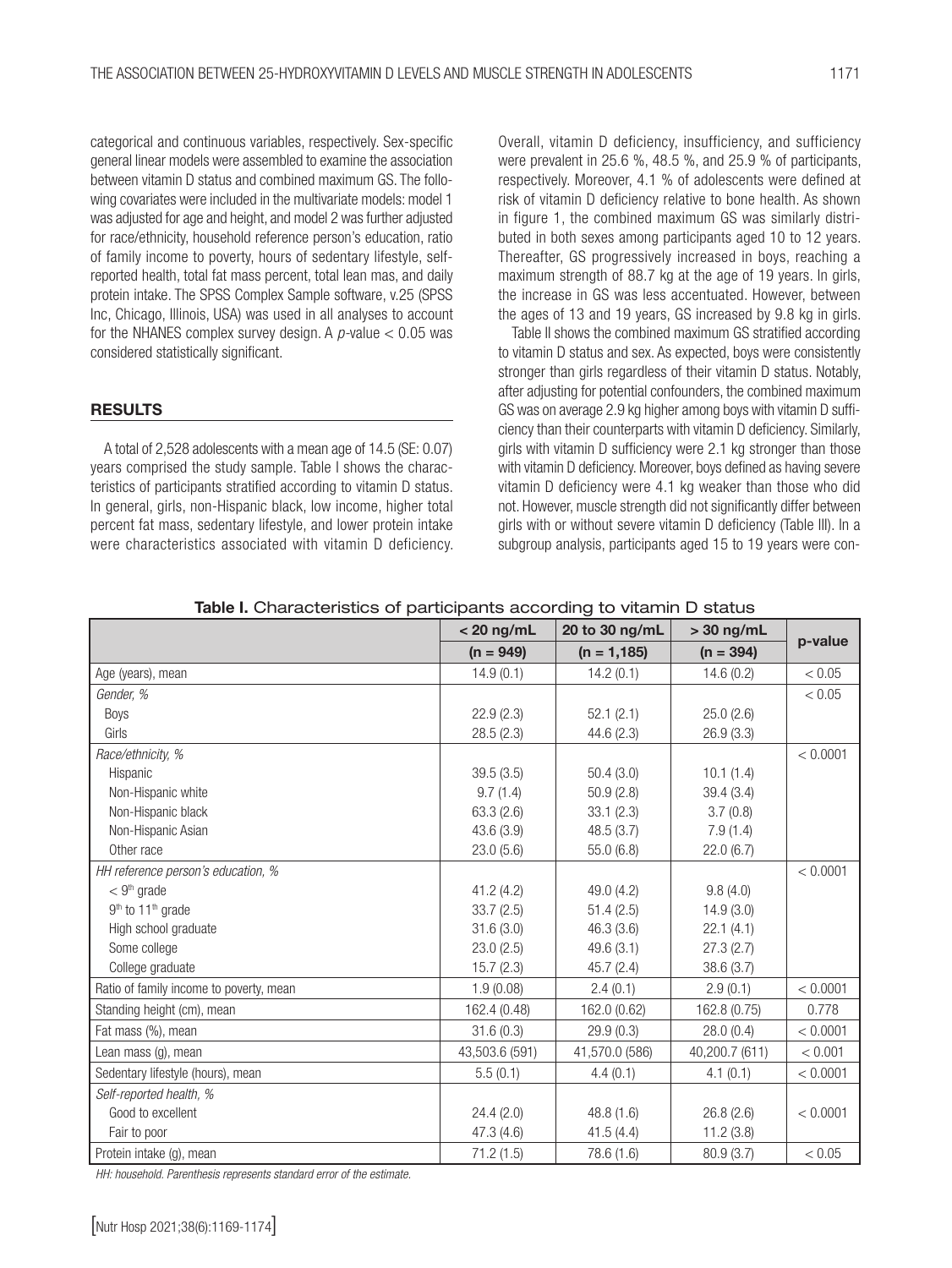

#### Figure 1.

Mean combined maximum grip strength according to age and sex in adolescents.

#### Table II. Combined maximum grip strength in adolescents according to vitamin D status and sex

| <b>25(OH)D</b><br><b>levels</b> | $< 50$ nmol/L<br>(reference) | 50 to 75<br>nmol/L | > 75 nmol/L    |
|---------------------------------|------------------------------|--------------------|----------------|
| Boys (kg)                       |                              |                    |                |
| Model 1                         | 67.8(0.7)                    | 68.6 (0.9)         | 68.0(1.1)      |
| Model 2                         | 66.4 (0.6)                   | 68.5 (0.8)         | 69.3 $(0.7)^*$ |
| Girls (kg)                      |                              |                    |                |
| Model 1                         | 52.0(0.6)                    | 50.7(0.5)          | 51.7(0.6)      |
| Model 2                         | 50.3(0.4)                    | 50.6(0.5)          | $52.4(0.5)^*$  |

*\*p-value < 0.05 compared with category < 50 nmol/L. Model 1: adjusted for age and standing height. Model 2: adjusted for model 1 and race/ethnicity, reference person's education, ratio of family income to poverty, sedentary lifestyle, self-reported health, total fat mass percent, total lean mass, and protein intake.*

siderably stronger than their younger counterparts, irrespective of their vitamin D status. However, according to age group, a similar difference in GS (1 kg) was seen between participants with vitamin D sufficiency and those with vitamin D deficiency (Fig. 2).

#### **DISCUSSION**

The results of this cross-sectional study indicate that vitamin D status was significantly associated with muscle strength in adolescents. Notably, boys and girls with vitamin D sufficiency were significantly stronger than their counterparts with vitamin D deficiency. Moreover, boys at risk of vitamin D deficiency  $\left($  < 12 ng/mL) relative to bone health were on average 4.1 kg weaker than those at no such risk. As expected, the combined maximum GS among adolescents markedly increased from age 12 years onward and boys were stronger than girls. The differences in muscle strength

| Table III. Combined maximum grip       |
|----------------------------------------|
| strength in adolescents according      |
| to severe vitamin D deficiency and sex |

|                                  | 25(OH)D levels           |                          |                            |                 |  |  |
|----------------------------------|--------------------------|--------------------------|----------------------------|-----------------|--|--|
|                                  | $<$ 30<br>nmol/L         | $\geq 30$<br>nmol/L      | <b>Mean</b><br>difference  | p-value         |  |  |
| Boys (kg)<br>Model 1<br>Model 2  | 66.7 (0.6)<br>64.3 (1.6) | 68.3 (0.6)<br>68.4 (0.4) | $-1.6(1.9)$<br>$-4.1(1.7)$ | 0.411<br>< 0.05 |  |  |
| Girls (kg)<br>Model 1<br>Model 2 | 52.8(0.9)<br>50.6(1.0)   | 51.2(0.3)<br>51.0(0.3)   | 1.6(1.0)<br>$-0.4(1.1)$    | 0.124<br>0.701  |  |  |

*Model 1: adjusted for age and standing height. Model 2: adjusted for model 1 and race/ethnicity, reference person's education, ratio of family income to poverty, sedentary lifestyle, self-reported health, total fat mass percent, total lean mass, and protein intake.*



#### Figure 2.

between age groups and sexes among adolescents have been explained by an age-dependent increase in fat-free mass and the anabolic effect of testosterone after puberty in boys (18,19). Nevertheless, even after adjusting for body composition, adolescents aged 15 to 19 years with vitamin D insufficiency and sufficiency were significantly stronger than those with vitamin D deficiency.

The present findings are consistent with those reported in a cross-sectional study among Chinese adolescent girls aged 15 years, in which participants with  $25(OH)D$  levels  $\geq 20$  ng/mL had on average 1.8 kg greater GS than their counterparts with a poor vitamin D status (12). Similarly, in the Young Hearts Study, boys 15-year-old with 25(OH)D levels > 20.4 ng/mL had on average 3.8 kg stronger GS than those with 25(OH)D levels < 12.8 ng/mL (13). In addition, among girls in the HELENA study and a small study conducted among Ethiopian school children, serum 25(OH)D levels were significantly correlated with GS (20,21).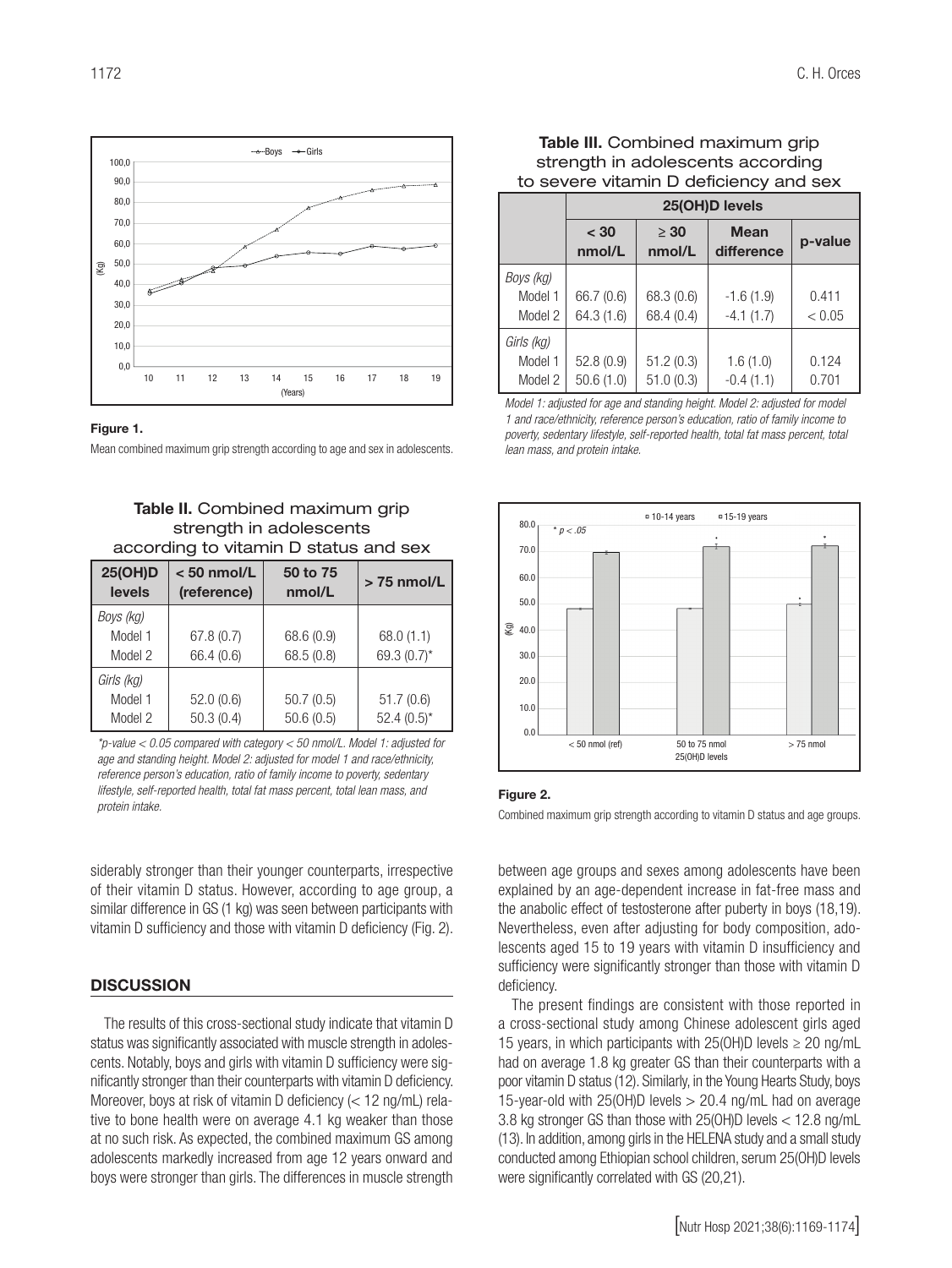In contrast, a 7-year longitudinal study among girls aged 10 to 13 years recruited from schools in Central Finland reported no differences in muscle strength between participants with 25(OH) D levels < 20 ng/mL and those with higher 25(OH)D levels (22). Likewise, previous clinical trials designed to determine the beneficial effect of vitamin D supplementation on muscle strength have reported negative results. For instance, a small placebo-controlled study conducted among British men with a mean age of 22.7 years reported that participants supplemented with vitamin D 10,000 IU/day for 12 weeks achieved 25(OH)D levels > 48 ng/mL. However, these 25(OH)D concentrations did not improve the peak torque for maximal extension and flexion of the lower limbs as compared with the placebo group (23). Among Asian Indian females with a mean age of 21.7 years and a high prevalence of vitamin D deficiency at baseline, cholecalciferol 60,000 IU/week for 2 months, and then 60,000 IU twice per month for 4 months did not significantly increase grip strength at the end of the trial (24). Possible reasons for these contradictory results may be related to the age of participants, race/ethnicity, sample size, and a high prevalence of participants with vitamin D deficiency at baseline.

Although the physiological effects of vitamin D on muscle strength have not been completely elucidated, it was reported that 1,25-dihydroxyvitamin  $D_3$  increases calcium influx in muscle cells and may have a role in the regulation of muscle cell cytoskeleton protein synthesis (25). Moreover, Girgis et al. demonstrated that mice with deletion of the vitamin D receptor or diet- induced vitamin D deficiency were weaker than controls (26). Notably, cholecalciferol therapy has demonstrated to improve muscle mitochondrial maximal phosphorylation after exercise in individuals with severe vitamin D deficiency, which may partially explain the myopathy experienced by these subjects (27).

The present study has some limitations that should be mentioned. First, because of its cross-sectional design, the temporal relationship between vitamin D status and combined maximum GS may not be established. Second, the hand-grip strength was used as a proxy for overall muscle strength. However, unadjusted and weight-adjusted hand-grip strength has been reported to have a strong and moderate correlation with other muscle groups in children and adolescents, respectively (28). Whether vitamin D status has similar effects on total muscle strength among adolescents is uncertain. Third, although 25(OH)D cutoff levels defining vitamin D status were developed relative to bone health, it appears that vitamin D status may also be used to identify adolescents with muscle weakness. Finally, data on the participants' pubertal status and sex hormone levels were not included in this analysis. Despite these limitations, the study findings may be generalized to the adolescent population in the U.S.

#### **CONCLUSION**

In conclusion, vitamin D sufficiency was significantly associated with stronger combined maximum grip strength in adolescents. In contrast, boys with severe vitamin D deficiency were considerably weaker than their counterparts without deficiency. The present findings should be further explored to determine if maintaining optimal 25(OH)D levels might result in greater muscle strength in adolescents.

### **REFERENCES**

- 1. Munns CF, Shaw N, Kiely M, Specker BL, Thacher TD, Ozono K, et al. Global consensus recommendations on prevention and management of nutritional rickets. J Clin Endocrinol Metab 2016;101:394-415. DOI: 10.1210/jc.2015- 2175
- 2. Glerup H, Mikkelsen K, Poulsen L, Hass E, Overbeck S, Andersen H, et al. Hypovitaminosis D myopathy without biochemical signs of osteomalacic bone involvement. Calcif Tissue Int 2000;66:419-24. DOI: 10.1007/ s002230010085
- 3. Smith R, Stern G. Muscular weakness in osteomalacia and hyperparathyroidism. J Neurol Sci 1969;8:511-20. DOI: 10.1016/0022-510X(69)90010-0
- 4. Haussler MR, Norman AW. Chromosomal receptor for a vitamin D metabolite. Proc Natl Acad Sci U S A 1969;62:155-62. DOI: 10.1073/pnas.62.1.155
- 5. Orces CH. Prevalence of clinically relevant muscle weakness and its association with vitamin D status among older adults in Ecuador. Aging Clin Exp Res 2017;29:943-9. DOI: 10.1007/s40520-016-0678-3
- 6. Aspell N, Laird E, Healy M, Lawlor B, O'Sullivan M. Vitamin D deficiency is associated with impaired muscle strength and physical performance in community-dwelling older adults: Findings from the English Longitudinal Study of Ageing. Clin Interv Aging 2019;14:1751-61. DOI: 10.2147/CIA.S222143
- 7. Kitsu T, Kabasawa K, Ito Y, Kitamura K, Watanabe Y, Tanaka J, et al. Low serum 25-hydroxyvitamin D is associated with low grip strength in an older Japanese population. J Bone Miner Metab 2020;38:198-204. DOI: 10.1007/ s00774-019-01040-w
- 8. Iolascon G, de Sire A, Calafiore D, Moretti A, Gimigliano R, Gimigliano F. Hypovitaminosis D is associated with a reduction in upper and lower limb muscle strength and physical performance in post-menopausal women: a retrospective study. Aging Clin Exp Res 2015;27(Suppl 1):S23-30. DOI: 10.1007/s40520-015-0405-5
- 9. Bischoff-Ferrari HA, Dietrich T, Orav EJ, Hu FB, Zhang Y, Karlson EW, et al. Higher 25-hydroxyvitamin D concentrations are associated with better lowerextremity function in both active and inactive persons aged  $>$  or  $= 60$  y. Am J Clin Nutr 2004;80:752-8. DOI: 10.1093/ajcn/80.3.752
- 10. Kim BJ, Kwak MK, Lee SH, Koh JM. Lack of association between vitamin D and hand grip strength in Asians: A Nationwide Population-Based Study. Calcif Tissue Int 2019;104:152-9. DOI: 10.1007/s00223-018-0480-7
- 11. Annweiler C, Schott-Petelaz AM, Berrut G, Kressig RW, Bridenbaugh S, Herrmann FR, et al. Vitamin D deficiency-related quadriceps weakness: results of the Epidemiologie De l'Osteoporose cohort. J Am Geriatr Soc 2009;57:368-9. DOI: 10.1111/j.1532-5415.2009.02118.x
- 12. Foo LH, Zhang Q, Zhu K, Ma G, Hu X, Greenfield H, et al. Low vitamin D status has an adverse influence on bone mass, bone turnover, and muscle strength in Chinese adolescent girls. J Nutr 2009;139:1002-7. DOI: 10.3945/ jn.108.102053
- 13. Carson EL, Pourshahidi LK, Hill TR, Cashman KD, Strain JJ, Boreham CA, et al. Vitamin D, muscle function, and cardiorespiratory fitness in adolescents from the Young Hearts Study. J Clin Endocrinol Metab 2015;100:4621-8. DOI: 10.1210/jc.2015-2956
- 14. Chan DC, Lee WT, Lo DH, Leung JC, Kwok AW, Leung PC. Relationship between grip strength and bone mineral density in healthy Hong Kong adolescents. Osteoporos Int 2008;19:1485-95. DOI: 10.1007/s00198-008- 0595-1
- 15. https://www.cdc.gov/nchs/data/series/sr\_01/sr01\_056.pdf. Accessed February 2021.
- 16. Holick MF, Binkley NC, Bischoff-Ferrari HA, Gordon CM, Hanley DA, Heaney RP, et al. Endocrine Society. Evaluation, treatment, and prevention of vitamin D deficiency: an Endocrine Society clinical practice guideline. J Clin Endocrinol Metab 2011;96:1911-30. DOI: 10.1210/jc.2011-0385
- 17. Institute of Medicine. Dietary reference intakes for calcium and vitamin D. Washington, DC: The National Academies Press; 2011.
- 18. Sartorio A, Lafortuna CL, Pogliaghi S, Trecate L. The impact of gender, body dimension and body composition on hand-grip strength in healthy children. J Endocrinol Invest 2020;25:431-5. DOI: 10.1007/BF03344033
- 19. Round JM, Jones DA, Honour JW, Nevill AM. Hormonal factors in the development of differences in strength between boys and girls during